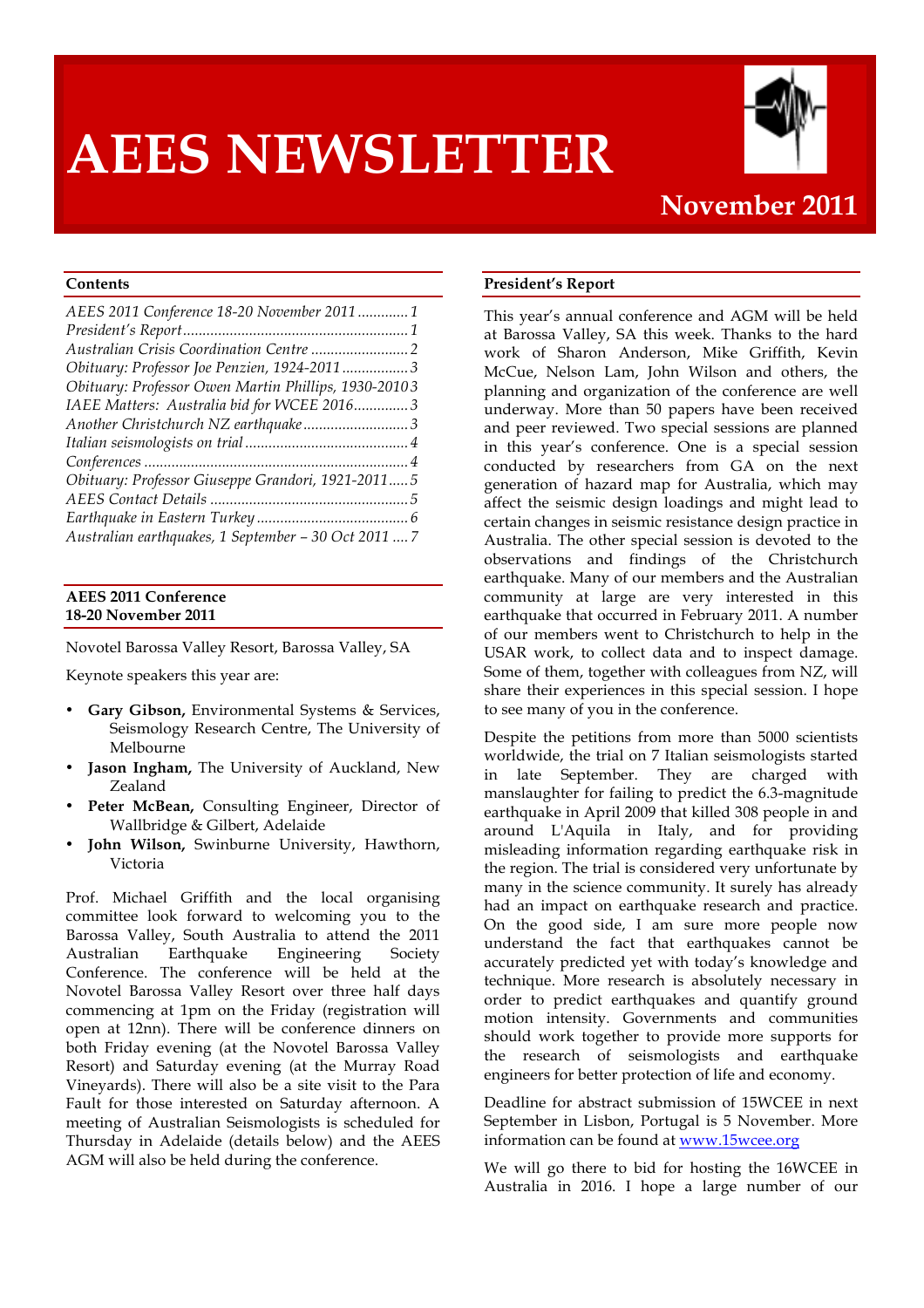members will be able to attend the conference and help in the bidding.

A world renowned researcher, leader and educator in earthquake engineering, Prof. Joseph Penzien passed away on 19 September 2011. Prof. Penzien was professor in the University of California at Berkeley from 1953 to 1988. He is the founding director of Berkeley's Earthquake Engineering Research Center (EERC), now Pacific Earthquake Engineering Research Center (PEER), one of the 14 honorary members of IAEE, and one of the 13 Earthquake Engineering Legends. His lifelong achievement can be found in the EERI Oral History website:

#### www.eeri.org/site/images/projects/oralhistory/penzien.pdf

Many of us know him personally or through his many archival publications in earthquake engineering. He was well-liked and highly respected among the earthquake engineering community. He will be dearly missed. A Celebration for the Life of Joseph Penzien will be held on Saturday, 12 November 2011 in Berkeley, California to honor and celebrate his life and achievement. More information regarding the event can be found at

#### peer.berkeley.edu/events/2011/09/celebration-of-life-for-joseph-penzien

On 23 October a M7.2 earthquake struck Turkey. More than 600 people were killed and more than 1600 injured. Shortly after a M6.9 earthquake struck Peru on 28 October, with more than 20 reported injuries. Despite the enormous research efforts and advancement in technologies to monitor and predict earthquakes, and to design structures to be earthquake resistant, earthquake still remains the single most destructive natural hazard, claiming lives and causing enormous economic losses.

It has been almost a year since I took over the duties of the AEES President. It is a great honor to serve and to represent the society. I would like to thank all the members for your support, and thank all the committee members and state representatives for your voluntary services which keep the society functioning. Special thanks go to Sharon Anderson for looking after all the secretarial work and most of the communications with members, and to Kevin McCue, without his generous guidance I would not have known how to fulfil many of my duties.

I am looking forward to seeing all of you at Barossa Valley soon!

Hong Hao

President, AEES

## **Australian Crisis Coordination Centre**

On 17 October 2011 Attorney-General Robert McClelland opened the new Australian Government Crisis Coordination Centre (CCC) in Canberra, which will improve the Government's capability to respond to large scale natural disasters or acts of terrorism.

Mr McClelland said the purpose-built secure facility which monitors risks to Australia and Australians 24 hours a day, seven days a week - has capacity for up to 100 officers from Commonwealth, state and territory agencies on site during a crisis.

The Crisis Coordination Centre connects Commonwealth, State and Territory agencies to centralise Australian Government actions during national emergencies, he said.

Operating from its temporary premises from September 2010, the CCC coordinated Australian Government assistance during the Queensland floods, Tropical Cyclone Yasi, the New Zealand earthquake and Victorian floods.

While state and territory authorities are the first responders during times of disasters, the Australian Government has a critical role in coordinating support from other states, the Australian Defence Force, Commonwealth agencies and overseas.

The new \$14 million CCC facility includes a large operational room, linked video conferencing facilities with the states and territories, crisis coordination rooms as well as secure premise that can be used during a national security incident.

It also features high-speed and secure communications for officers from all agencies to link back to their home agency.

The new CCC premises will mean staff are ready to move instantly from 24/7 monitoring state to response state whenever an emergency happens.

During a 'steady' state the CCC is staffed by approximately 20 officers from Emergency Management Australia, reporting information to the Australian Government on all potential known hazards, and undertaking contingency planning and preparation for crisis response.

This includes threats such as natural disasters and man-made disasters, including security and cyber threats, Mr McClelland said.

As the bushfire and disaster season approaches, this new facility will be a welcome boost to our capabilities over summer.

We hope that there will be no need activate the full capabilities of the CCC this summer – but we can be confident that if a crisis occurs that we will be able to respond quickly and effectively.

Media Contact: Ryan Liddell - 02 6277 7300

*Ed. – It is not clear at this stage whether or how AEES would liaise with the Crisis Centre following a destructive earthquake in our region, perhaps in New Zealand or PNG for example.*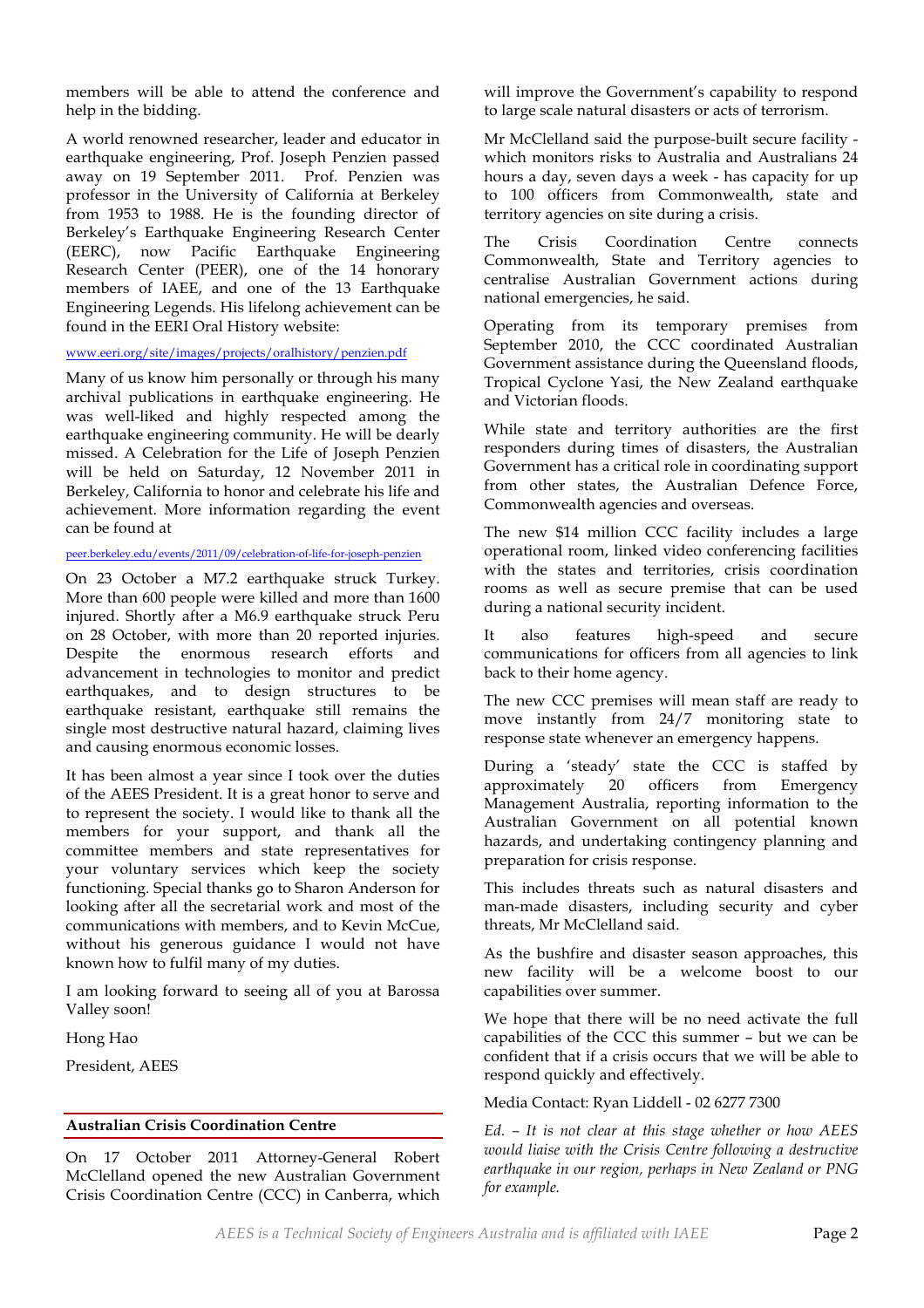#### **Obituary: Professor Joe Penzien, 1924-2011**

Elected in 2008 as one of the Legends of Earthquake Engineering, Professor Penzien died this week in California.

Prof. Penzien spent 35 years as Professor of Structural Engineering of the University of California, Berkeley in the Department of Civil Engineering specializing in the areas of dynamics of structures and earthquake engineering. He was the founding Director of the University's Earthquake Engineering Research Center (EERC — now known as the PEER Center) having responsibility for its research and laboratory development programs, including design of the earthquake simulator (shaking table) facility at the UCB Richmond Field Station. After retirement in 1988 he started International Civil Engineering Consultants (which is now a Division of Paul C. Rizzo Associates, Inc.) in 1990 along with Wen S. Tseng.

He guided the development of numerous computer programs, including Computer Programs HASSI-1 through HASSI-8 for evaluating three-dimensional soil-structure interaction effects.

Joe chaired the Steering Committee for the Eighth World Conference on Earthquake Engineering in 1984 in San Francisco. He co-authored with Ray Clough, Dynamics of Structures (McGraw-Hill 1975) a landmark that has been translated into Bahasa Indonesia, Chinese, Greek, French, Japanese, and Russian.

Professor Hong Hao was the last PhD student of Joe Penzien before he retired in 1988:

*"I met him occasionally after I left Berkeley in early 1990, after working for Bruce Bolt as a postdoctoral fellow. Both Penzien and Bolt gave me strong support, and always wrote excellent recommendations for me. I felt very sad about the news. The last time I met Penzien was in 2008 at the WCEE in Beijing. He looked healthy and in fact better than he had in the early 1980's. One morning I walked with him shortly. He told me that at 84 he felt better than when he was in his 60's because he did not need to worry about work and the professional service. He walked 2 to 3 hours almost everyday.*

*"Penzien made enormous contributions in modern earthquake engineering, and was highly respected in the earthquake engineering community. He was a real gentleman, very kind not only to his students, but also to everybody he knew. I am really honoured to be his student."*

He had a long and full career and will be sadly missed by friends and family, and by all the students now scattered around the world whose lives and careers he influenced.

#### **Obituary: Professor Owen Martin Phillips, 1930-2010**

*Modified from an article by Peter Olson, Department of Earth and Planetary Sciences, Johns Hopkins University, Baltimore, Md., USA in Eos.Vol 92, 8, pp63, 2011.*

Owen Martin Phillips, a pioneer in geophysical fluid dynamics, died on 13 October 2010 at his home in Chestertown, Maryland. USA, at the age of 79. He was born on 30 December 1930 in Parramatta, NSW., Australia. In 1948 he enrolled in the University of Sydney, where he earned a B.S. in applied mathematics in 1952, the same year and department as Bruce Bolt. That year, he joined the Cavendish Laboratory at Cambridge University as a research student, where he applied the concepts of turbulent flow recently developed by Andrei Kolmogorov, G. I. Taylor, and George Batchelor to the oceans. In 1957 the Journal of Fluid Mechanics published two papers on ocean wave generation. One paper, by the applied mathematician John Miles (J. Fluid Mech., 2(5), 417– 445, 1957), proposed that energy transfer from the air to the sea occurs at a critical layer in the atmosphere boundary layer. The other paper, by Phillips, then 26 years old (J. Fluid Mech., 3(2), 185–204, 1957), proposed that turbulent pressure fluctuations in the wind resonate with propagating ocean waves, forcing them to grow. Together these became known as the Phillips-Miles process, the beginning of Phillips's 50 year career of innovative contributions to geophysics through fluid mechanics.

#### **IAEE Matters: Australia bid for WCEE 2016**

AEES will bid to host the World Conference on Earthquake Engineering in 2016 at the 2012 WCEE in Lisbon Portugal. A meeting has been convened in Melbourne on the morning of December 01 for AEES members to talk with the Melbourne Convention and Visitors Bureau, the venue for the proposed conference.

The AEES Committee would appreciate offers of support and help from members.

| Another Christchurch NZ earthquake                    |                              |  |  |
|-------------------------------------------------------|------------------------------|--|--|
| <b>Ref Number</b>                                     | 3591999                      |  |  |
| <b>Universal Time</b>                                 | October 9 2011 at 7:34       |  |  |
| NZ DST                                                | 8:34 pm                      |  |  |
| Location                                              | 43.58°S, 172.82°E            |  |  |
| <b>Focal Depth</b>                                    | 12 km                        |  |  |
| Richter mag                                           | 5.5                          |  |  |
| Region                                                | Canterbury                   |  |  |
| Location                                              | (a) 10 km NE Diamond Harbour |  |  |
|                                                       | (b) 10 km E of Lyttelton     |  |  |
|                                                       | (c) 20 km E Christchurch     |  |  |
| Strongly felt in Christchurch area and widely felt in |                              |  |  |

Strongly felt in Christchurch area and widely felt in Canterbury.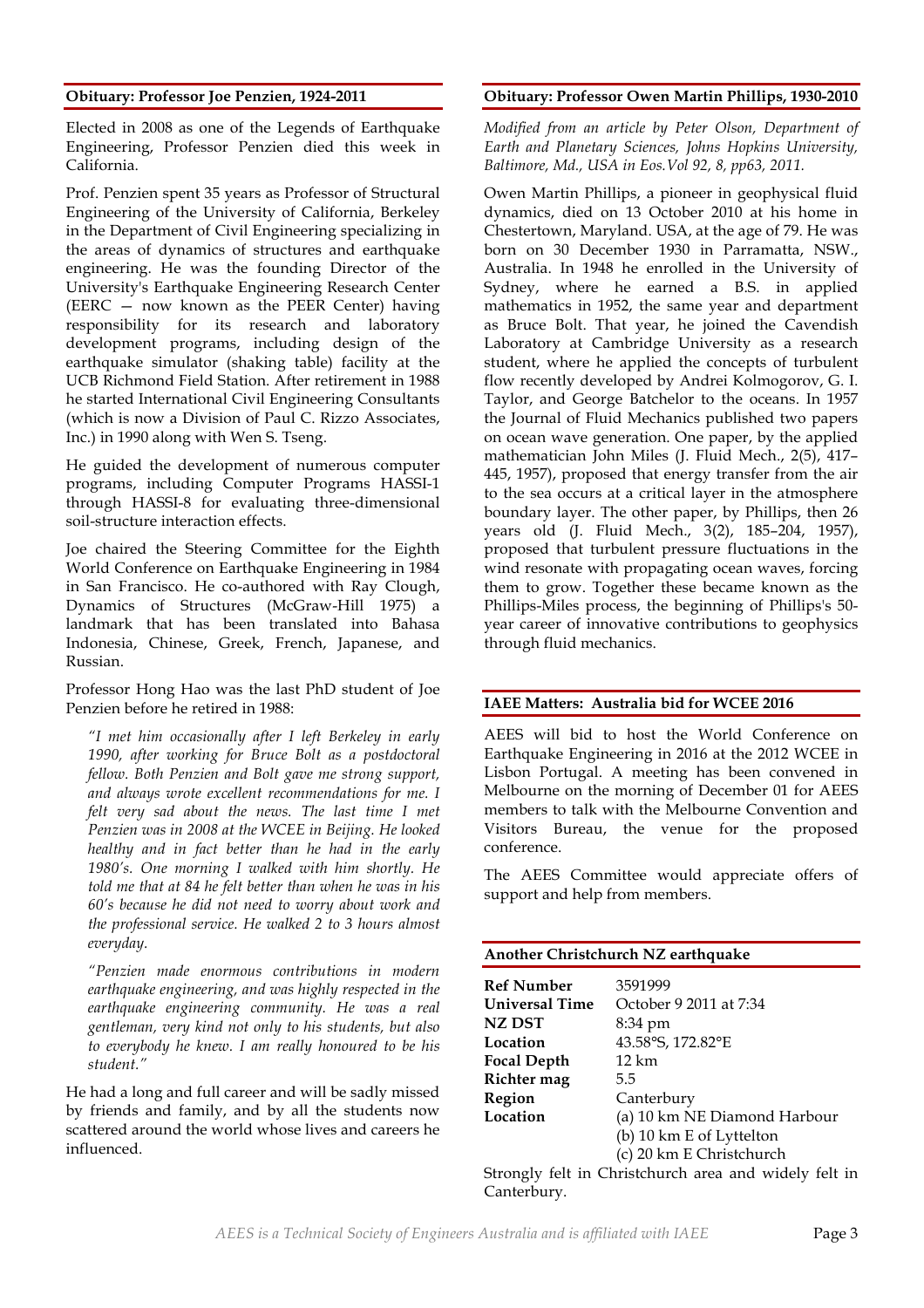#### **Italian seismologists on trial**

In Italy, six seismologists and a government official are on trial for alleged negligence and manslaughter, their failure: to warn residents of the city of L'Aquila of a destructive magnitude 6.3 earthquake in the early morning on 6 April 2009 that destroyed 20,000 buildings resulting in 308 deaths and 1500 injuries.

Agreeing to their prosecution, the judge stated: The defendants gave inexact, incomplete, and contradictory information about smaller tremors in L'Aquila six days before the earthquake.

The seven people on trial; Enzo Boschi, then-president of Italy's National Institute of Geophysics and Volcanology (INGV) in Rome; Franco Barberi, at the University of 'Rome Tre'; Mauro Dolce, head of the seismic-risk office at the national Department of Civil Protection in Rome; Claudio Eva, from the University of Genova; Giulio Selvaggi, director of the INGV's National Earthquake Centre in Rome; and Gian Michele Calvi, president of the European Centre for Training and Research in Earthquake Engineering in Pavia; as well as government official Bernardo De Bernardinis, then vice-director of the Department of Civil Protection. They were members of an expert panel, the Commission of Grand Risks, that met six days before the disaster to conduct a risk assessment of the situation after hundreds of small earthquakes had rocked the city in the previous 3 months.



*Epicentre of L'Aquila earthquake, 6 April 2009, magnitude 6.3.*

The group's defence argues that it is impossible to predict an earthquake, a consideration universally shared by scientists. About 5200 seismologists representing the scientific community worldwide have signed a document in support of the Italian seismologists arguing that the technology to predict the time and place of occurrence of an earthquake does not exist yet, thus earthquakes cannot be accurately predicted.

Many scientific organisations worldwide condemned the trial, the American Geophysical Union claim that it could put future earthquake research at-risk.

Litigation will discourage scientists and officials from advising their government or even working in the field of seismology and seismic risk assessment, the organisation said.

Most of the deaths were attributed to the collapse of buildings that had not been constructed or strengthened according to local building standards, even relatively new hospitals and schools.

#### **Conferences**

**18-20 November 2011** AEES2011 Prof Mike Griffith will host this year's annual conference in the Barossa Valley, South Australia. This conference will no doubt match the prize winning wines that come from the valley.

The committee would like to see every member of AEES at the conference.

**13-15 April 2012** Christchurch New Zealand. Implementing Lessons Learned. NZSEE Technical Conference and AGM.

**19-24 August 2012** 33rd General Assembly of the European Seismological Commission to be held in Moscow, Russia.

The official language of the Assembly is English.

ON-LINE REGISTRATION is now available on the official website www.esc2012-moscow.org

Please address questions to the Technical Secretariat:

Ms. Anastasiya Devochkina

Tel./Fax: +7 (495) 726-5135

E-mail: esc2012@onlinereg.ru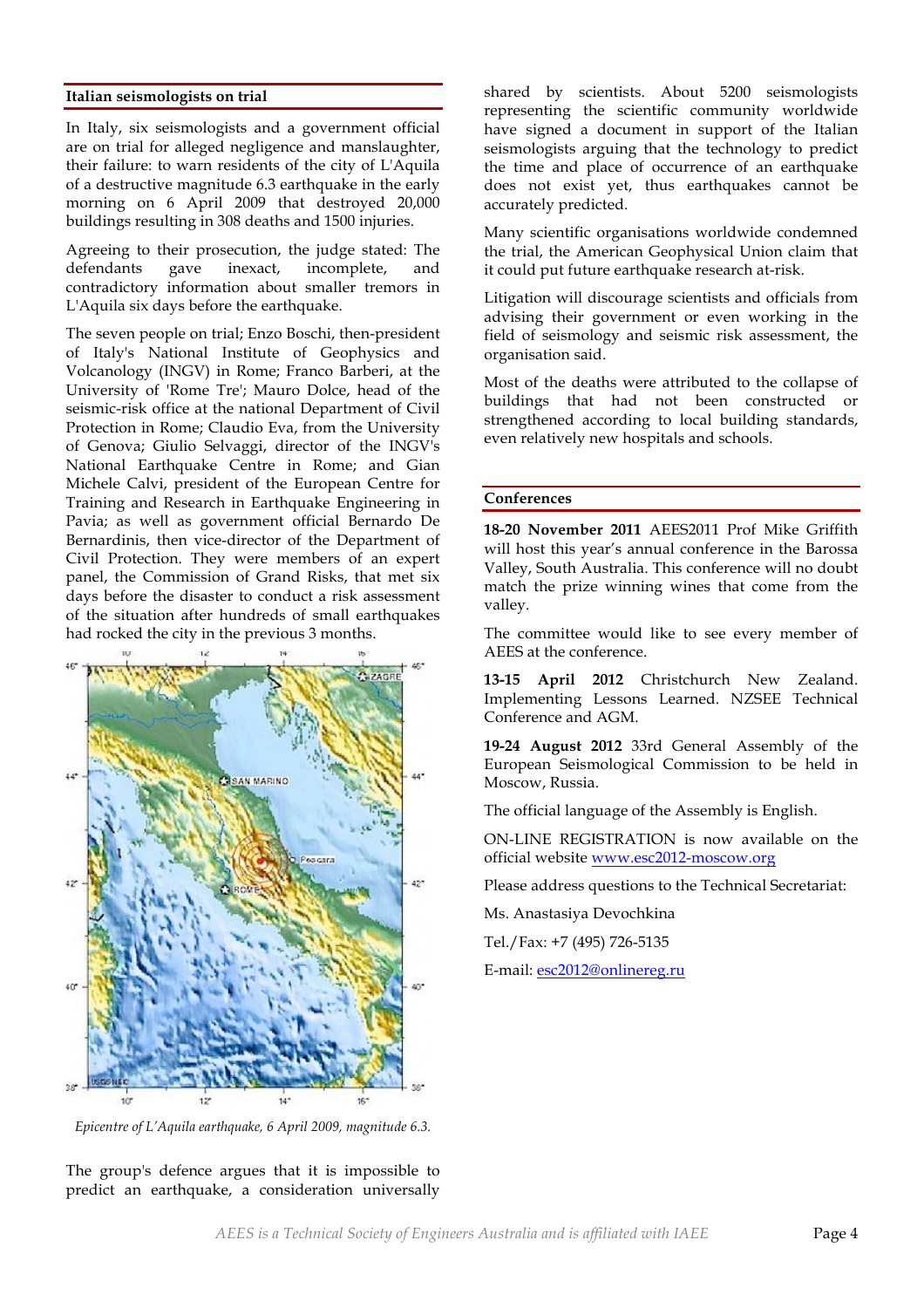#### **Obituary: Professor Giuseppe Grandori, 1921-2011**



On November 2, 2011, Professor Giuseppe Grandori passed away, after resisting for two months the attacks of a severe respiratory illness. Emeritus at Politecnico di Milano, where he had kept a chair of Structural Mechanics (Scienza delle Costruzioni) from 1962 to 1991, he left in countless former

students, and in many younger colleagues, indelible memories as an educator, a civil engineer and a researcher. Professor Grandori had served as IAEE President from 1988 to 1992, as Vice President from 1969 to 1973, and as Director from 1973 to 1980 and 1984 to 1988. He had also been a key scientific organizer of the Rome WCEE in 1973.

Professor Grandori had played the leader's role in introducing modern Earthquake Engineering and Engineering Seismology in Italy beginning in the early 1960ies, when he also established at Politecnico di Milano an International Centre in those disciplines, which attracted young engineers and researchers from many countries. With his research, he was among the first worldwide to provide convincing demonstrations that the judicious use of probability theory and risk analysis tools can be vital for the progress of Earthquake Engineering at large. Thus, he made important contributions to topics such as the choice of acceptable seismic risk and the reliability of seismic hazard models, published in the most authoritative journals of our trade. The circumstance that he had published his most recent scientific paper as recently as 2010 is witness to the vitality of his mind.

Professor Grandori was a man of deep and warm humanity, which had won him lasting relationships from many parts of the world: his death leaves a feeling of great loss in those of us who had the privilege of being his friends. We convey to his wife, Professor Elisa Guagenti Grandori, and to his daughters our most heartfelt condolences.

#### **AEES Contact Details**

| Post:  | PO Box 4014, McKinnon P.O. VIC 3204 |
|--------|-------------------------------------|
| Email: | sgh2604@bigpond.com                 |
| Tel:   | 0414 492 210                        |
|        | Website: www.aees.org.au            |

#### **The 2011 AEES Committee:**

| President: | Prof Hong Hao   |
|------------|-----------------|
| Secretary: | Paul Somerville |
| Treasurer: | Mark Edwards    |

#### **Committee members:**

| Gerhard Horoschun |  |
|-------------------|--|
|                   |  |

| Helen Goldsworthy |
|-------------------|
|                   |

| IAEE Representative: Gary Gibson |                 |
|----------------------------------|-----------------|
| Secretariat                      | Sharon Anderson |
| News Editor:                     | Kevin McCue     |
| Webmaster:                       | Adam Pascale    |

#### **State Representatives**

| Gary Gibson         |
|---------------------|
| Russell Cuthbertson |
| Colin Gurley        |
| Angus Swindon       |
| Mark Edwards        |
| David Love          |
| Hong Hao            |
| tba                 |
|                     |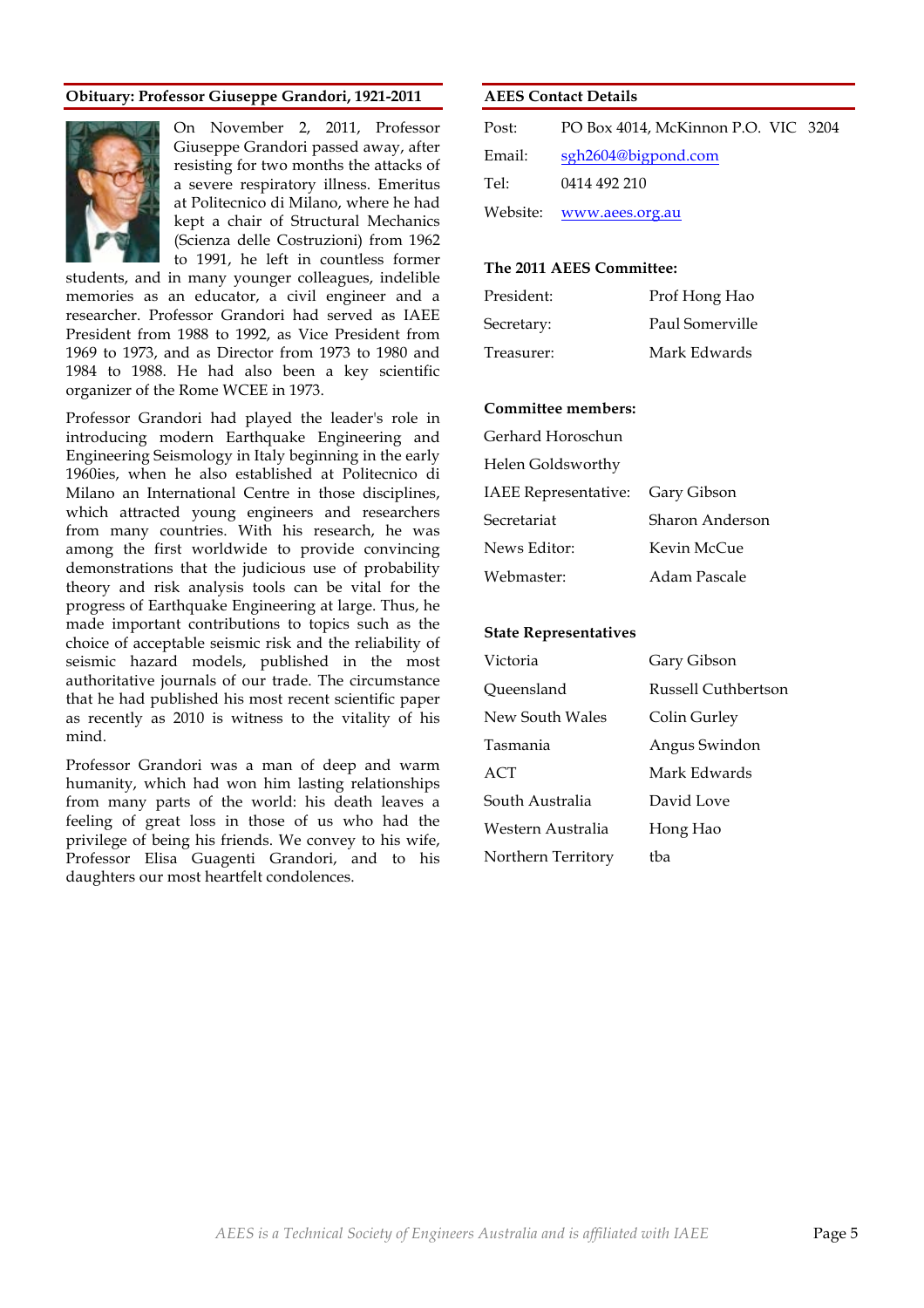#### **Earthquake in Eastern Turkey**

A major earthquake, magnitude Mw 7.2, occurred on 23 October 2011at 10:41:22.0 UTC (13:42 local time) in Eastern Turkey. The earthquake originated at shallow depth, 5 to 10km below the surface and 30km north of Van, a city with a population of about 380,000. More than 600 people are known to have died in 2200 collapsing buildings and some 1350 people were injured. It was felt widely in Turkey and in neighbouring countries, Iran and Armenia. The city of Ercis suffered particularly badly. A long series of aftershocks followed the main quake, the largest magnitude ML=5.7 (23 October 2011 at 20:45 UTC) More than 300 aftershocks above magnitude 3 were recorded up to 13:45 on 24 October 2011. http://www.koeri.boun.edu.tr/scripts/lasteq.asp



The tectonic setting (left) shows the epicentre at the eastern edge of the Anatolian Block, between the converging Eurasian Plate to the north and the African and Arabian Plates to the south. The region is on an extension of the East Anatolian Fault that extends down to Syria and Lebanon, which is historical active alternately with the North Anatolian Fault; whilst ones is quiescent, the other active, over periods of 300 to 500 years.

 $\sum$  : epicenter

Loss estimates provided by KOERI anticipated 700 to 1000 fatalities, whilst PAGER downgraded their original estimate of 10,000 fatalities to just over 1000 fatalities. CEDIM estimate the direct economic loss to be in the order of 500‐1000 million USD given past Turkish earthquakes, damage and intensities seen and the current economic status of the region.





Aftershock distribution of the October 23,2011 mainshock (Mw=7.2)

Time of day may have been a factor in the lower than expected death toll. Already questions are being asked in the media about the quality of construction in the region with its long history of destructive earthquakes.

#### *References:*

*Boğaziçi University*

*Kandilli Observatory and Earthquake Research Institute CSEM, Centre Sismologique Euro-Méditerranéen Ambraseys on the Anatolian Fault CEDIM Forensic Earthquake Analysis Group Status Report 25 Oct 2011.*